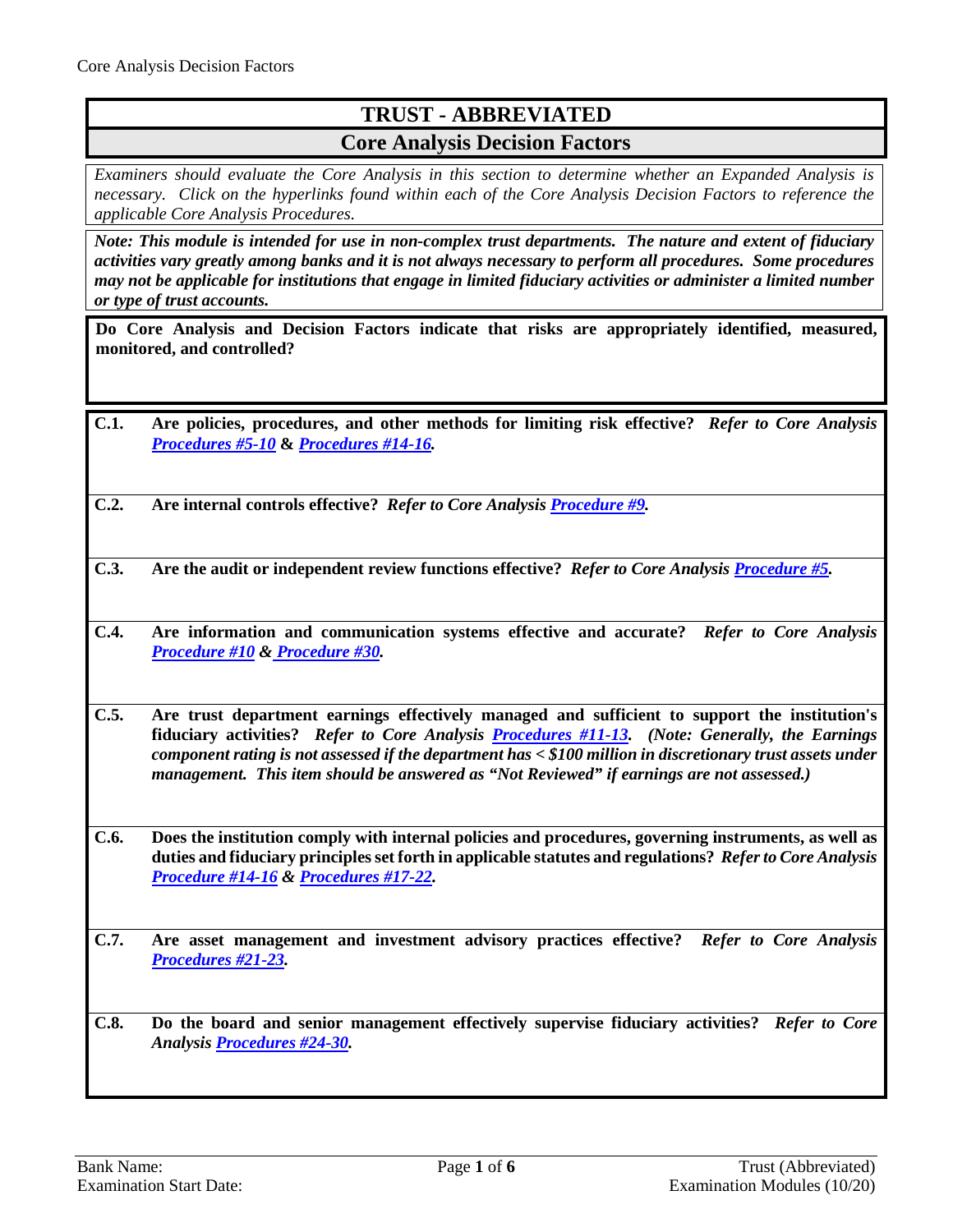## **TRUST - ABBREVIATED Core Analysis Procedures**

*Examiners are to consider the following procedures but are not expected to perform every procedure at every bank. Examiners should complete only the procedures relevant for the bank's activities, business model, risk profile, and complexity. If needed, based on other identified risks, examiners can complete additional procedures. References to laws, regulations, supervisory guidance, and other resources are not all-inclusive.*

|    | <b>Preliminary Review</b>                                                                                                                                                                                                                                |
|----|----------------------------------------------------------------------------------------------------------------------------------------------------------------------------------------------------------------------------------------------------------|
| 1. | Review prior examination reports, pre-examination memorandum, and file correspondence for an<br>overview of any previously identified trust concerns and trends. Also, review the Call Report, Schedule<br><b>RC-T - Fiduciary and Related Services.</b> |
|    |                                                                                                                                                                                                                                                          |
| 2. | Identify the types of accounts and the fiduciary capacity of the accounts, including the following:                                                                                                                                                      |
|    | <b>Accounts:</b>                                                                                                                                                                                                                                         |
|    | Personal,<br>O                                                                                                                                                                                                                                           |
|    | Corporate,<br>O                                                                                                                                                                                                                                          |
|    | Employee benefit,<br>O                                                                                                                                                                                                                                   |
|    | <b>Investment management, and</b><br>$\circ$                                                                                                                                                                                                             |
|    | <b>Estates,</b><br>$\circ$                                                                                                                                                                                                                               |
|    | Capacity:                                                                                                                                                                                                                                                |
|    | Custodian, and<br>$\circ$                                                                                                                                                                                                                                |
|    | Trustee.<br>$\circ$                                                                                                                                                                                                                                      |
|    |                                                                                                                                                                                                                                                          |
|    |                                                                                                                                                                                                                                                          |
| 3. | Review publicly available bank information, including the bank's website, for any trust-related<br>information.                                                                                                                                          |
|    |                                                                                                                                                                                                                                                          |
|    | 4. Discuss with management, any significant changes that may have taken place within the trust<br>department such as:                                                                                                                                    |
|    | Changes in risk profile, such as new business lines, products or personnel;                                                                                                                                                                              |
|    | Changes in governance or committee structures;                                                                                                                                                                                                           |
|    | Pending or threatened litigation and customer complaints;                                                                                                                                                                                                |
|    | Mergers, acquisitions, or significant growth; and                                                                                                                                                                                                        |
|    | Changes in third party, fee-sharing, or outsourcing agreements.                                                                                                                                                                                          |
|    |                                                                                                                                                                                                                                                          |
|    | <b>Operations, Internal Controls, and Audits</b>                                                                                                                                                                                                         |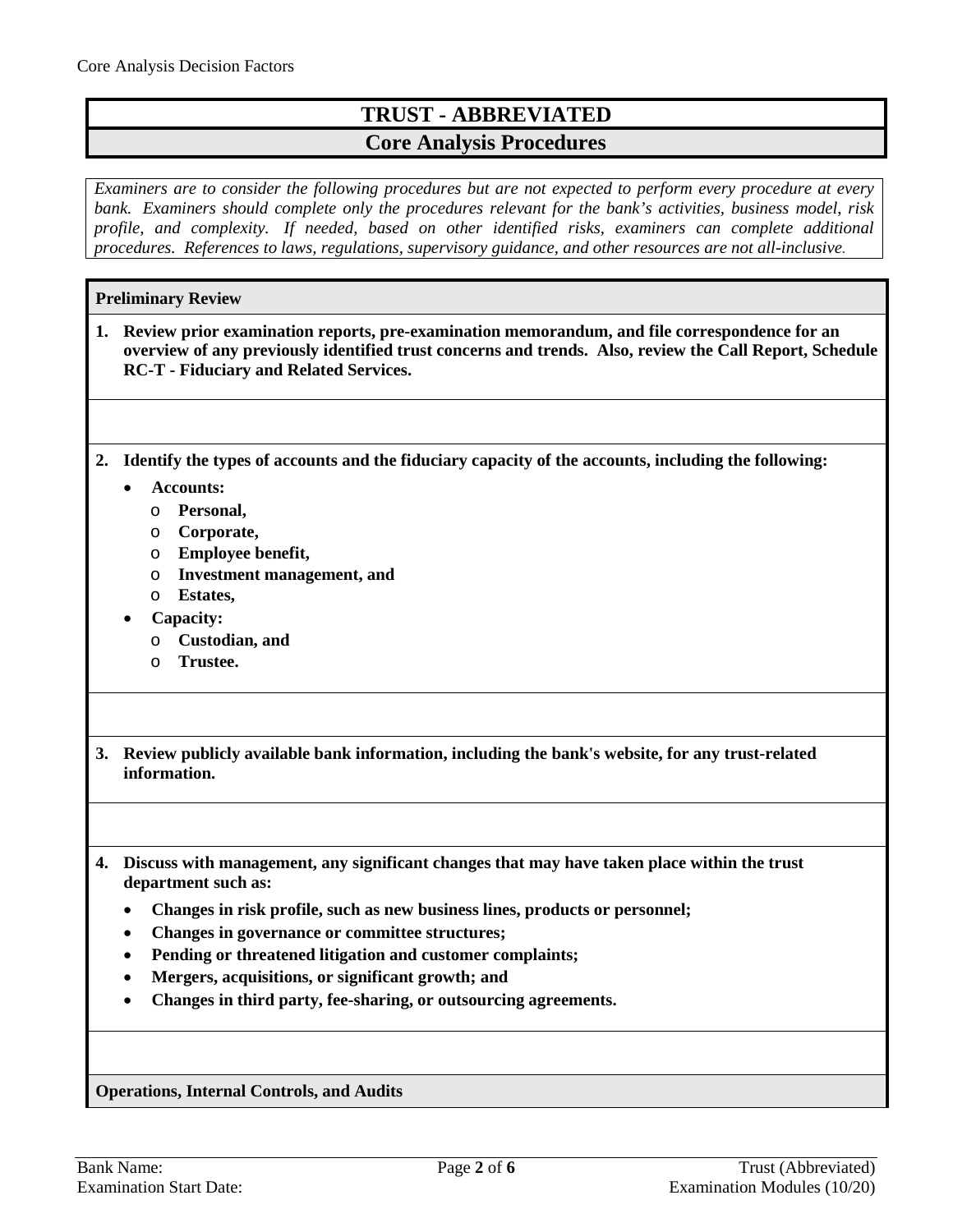<span id="page-2-0"></span> $\blacksquare$ 

<span id="page-2-3"></span><span id="page-2-2"></span><span id="page-2-1"></span>

|    | Determine whether the board maintains an effective trust audit program and follow-up procedures.<br><b>Ensure:</b>                                                                                                                |
|----|-----------------------------------------------------------------------------------------------------------------------------------------------------------------------------------------------------------------------------------|
|    | Audit scope is commensurate with level of risk (including cyber-security risks),<br>٠                                                                                                                                             |
|    | Audit activities are appropriate, and<br>$\bullet$                                                                                                                                                                                |
|    | Audit reporting functions and procedures are adequate.                                                                                                                                                                            |
| 6. | Determine whether trust activities are accurately reported in the Call Report (Schedule RC-T).                                                                                                                                    |
|    | 7. Determine whether recordkeeping and reconciliation practices are effective and there is appropriate<br>segregation of duties.                                                                                                  |
|    | Ensure that recordkeeping is accurate and reliable.                                                                                                                                                                               |
|    | Review reconciliation policies and procedures.<br>$\bullet$                                                                                                                                                                       |
|    | 8. Review net overdrafts and clearing procedures.                                                                                                                                                                                 |
| 9. | Evaluate the effectiveness of the internal control environment within the trust department and ensure<br>account administrators are not involved in statement generation or distribution. Assess the adequacy<br>of:<br>Staffing, |
|    | Lines of authority,<br>٠                                                                                                                                                                                                          |
|    | Reporting,                                                                                                                                                                                                                        |
|    | Procedural guidance, and<br>Segregation of operational duties.                                                                                                                                                                    |
|    |                                                                                                                                                                                                                                   |
|    | 10. Consider the effectiveness of the management information systems used to support trust activities and<br>the timeliness and accuracy of management reporting.                                                                 |
|    |                                                                                                                                                                                                                                   |
|    | <b>Earnings</b>                                                                                                                                                                                                                   |
|    | 11. Determine whether trust department earnings have a significant impact on the earnings and capital of<br>the bank.                                                                                                             |
|    |                                                                                                                                                                                                                                   |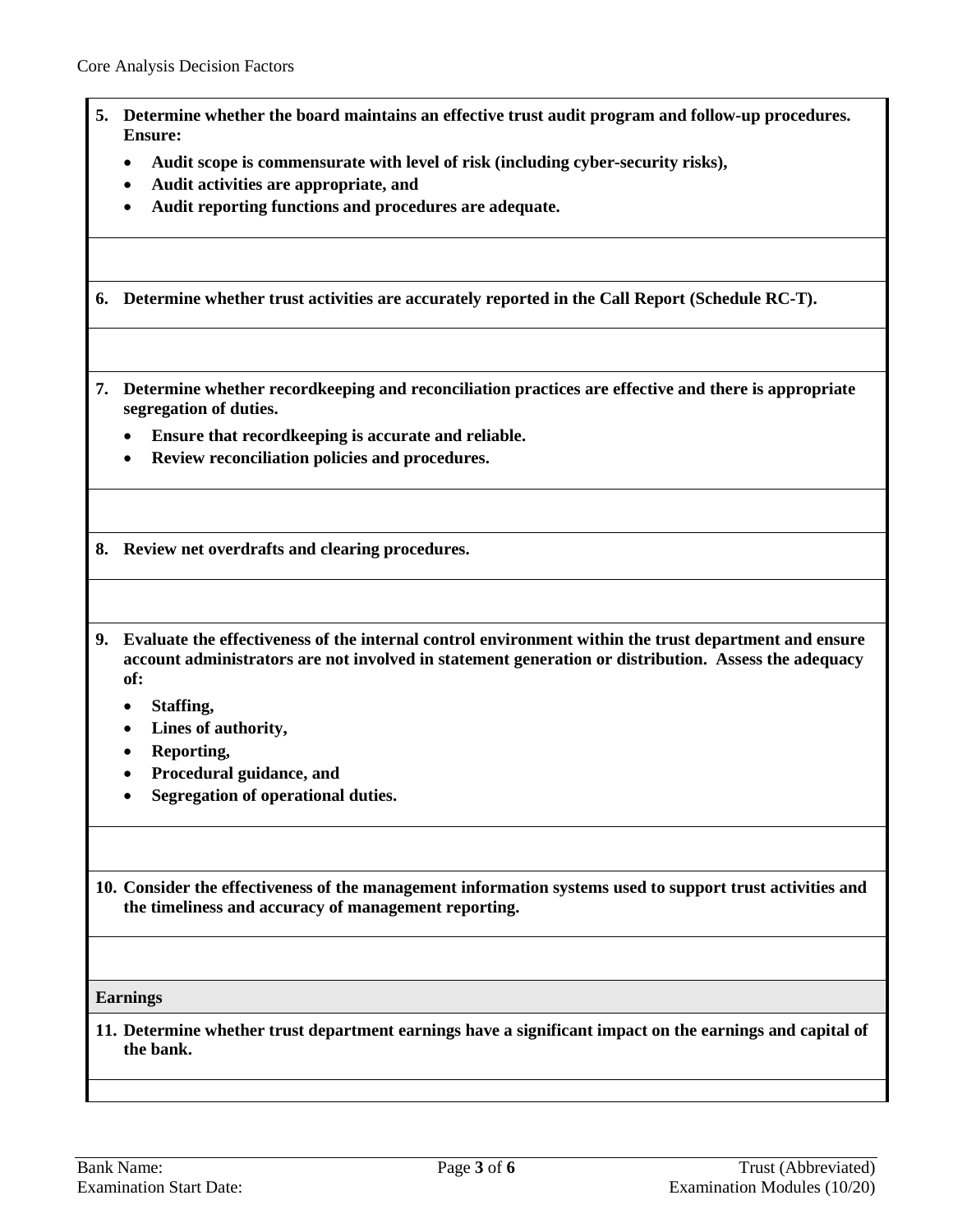**12. Consider how future events (such as new products or services) may affect trust department earnings.**

**13. Determine whether procedures for monitoring fiduciary income and expenses are commensurate with the impact on bank-wide earnings.**

**Compliance**

<span id="page-3-0"></span>**14. Determine whether trust and investment policies and procedures adequately address account and investment administration functions.** 

**15. Determine whether the trust department effectively identifies and monitors conflicts of interest.**

**16. Review and assess compliance with Securities and Exchange Commission (SEC)/Board of Governors of the Federal Reserve System (FRB) Regulation R and other state and federal regulations pertinent to trust activities.** 

**Asset Management**

**17. Evaluate the investment process by reviewing the trust department's internal policies and holding discussions with management.**

**18. Assess management's procedures for promptly investing liquid assets.**

**19. Evaluate any outside investment services used and the trust department's oversight of those services. Review:**

- **Contracts,**
- **Ongoing due diligence,**
- **Management reports, and**
- **Trust committee minutes.**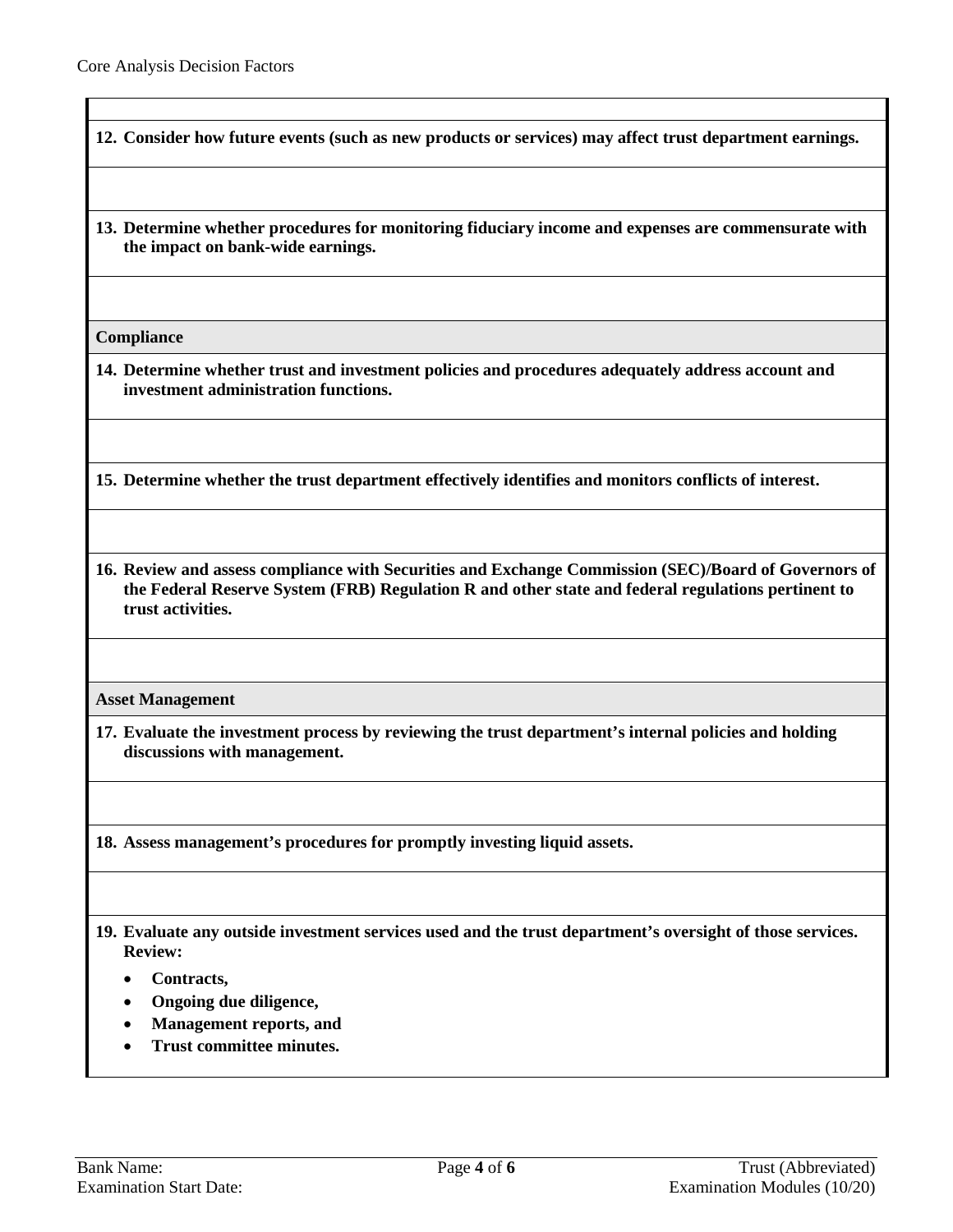- **20. Determine whether account investments conform to governing instruments and comply with applicable laws and regulations.**
- <span id="page-4-0"></span>**21. Determine whether account investments are diversified in accordance with the account's investment objectives, unless directed by the governing instrument, grantor/beneficiary(s), or court order.**

**22. Ensure that client accounts are rebalanced when necessary.**

## **INDIVIDUAL ACCOUNT REVIEWS**

*Note: At the EIC's discretion, a discuss-only technique may be used to evaluate the bank's remediation of issues identified by examiners or management. For example, where prior examination reports contain account writeups with similar weaknesses, examiners may wish to discuss actions management has taken to correct and prevent such weaknesses in general, rather than reviewing each individual account that was included in the previous report. A discuss-only technique may also be appropriate when assessing corrective actions or audit recommendations implemented by management.*

- **23. Review individual accounts only to the extent necessary to assess the compliance and asset management components.**
	- **Non-managed (non-discretionary) accounts should receive equal consideration for review as managed (discretionary) accounts.**
	- **Maximize the use of internal account reviews where possible.**

## **Management**

<span id="page-4-1"></span>**24. Review and assess the ability of the governance framework to identify, measure, monitor and control the risks inherent in fiduciary activities, and respond appropriately to changing business conditions.** 

*(Note for FDIC: For more information see the Statement of Principles of Trust Department Management in the Trust Examination Manual.)* 

**25. Assess management's use of exception reports to measure, monitor, and control risk.** 

**26. Assess management's education, training, and expertise.**